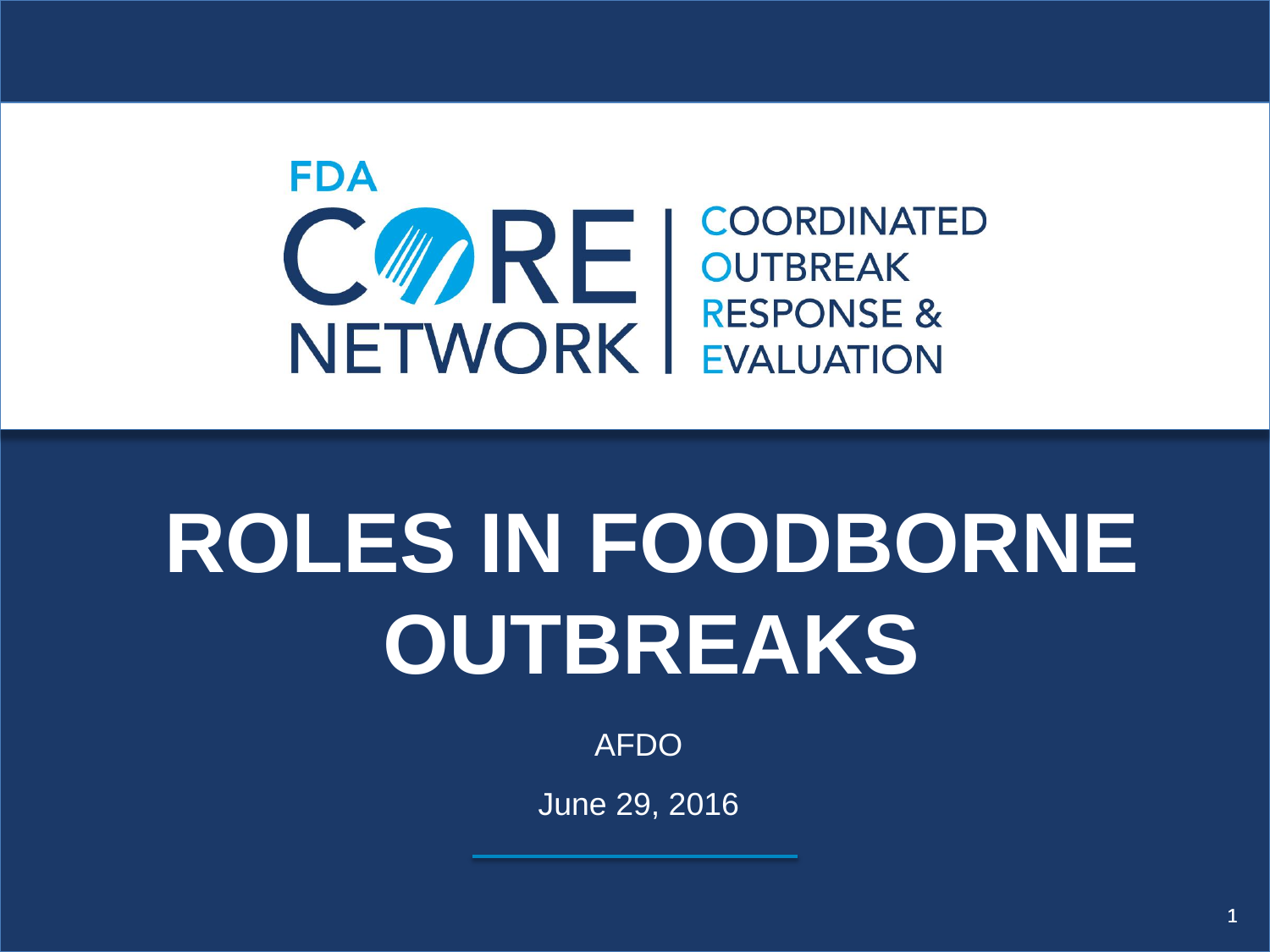## **CDC ROLE**

- Lead Coordinator between Public Health Partners
- Maintains and monitors disease surveillance and outbreak detection systems
- The Outbreak Response Team investigates
- CDC's laboratories maintain PulseNet surveillance

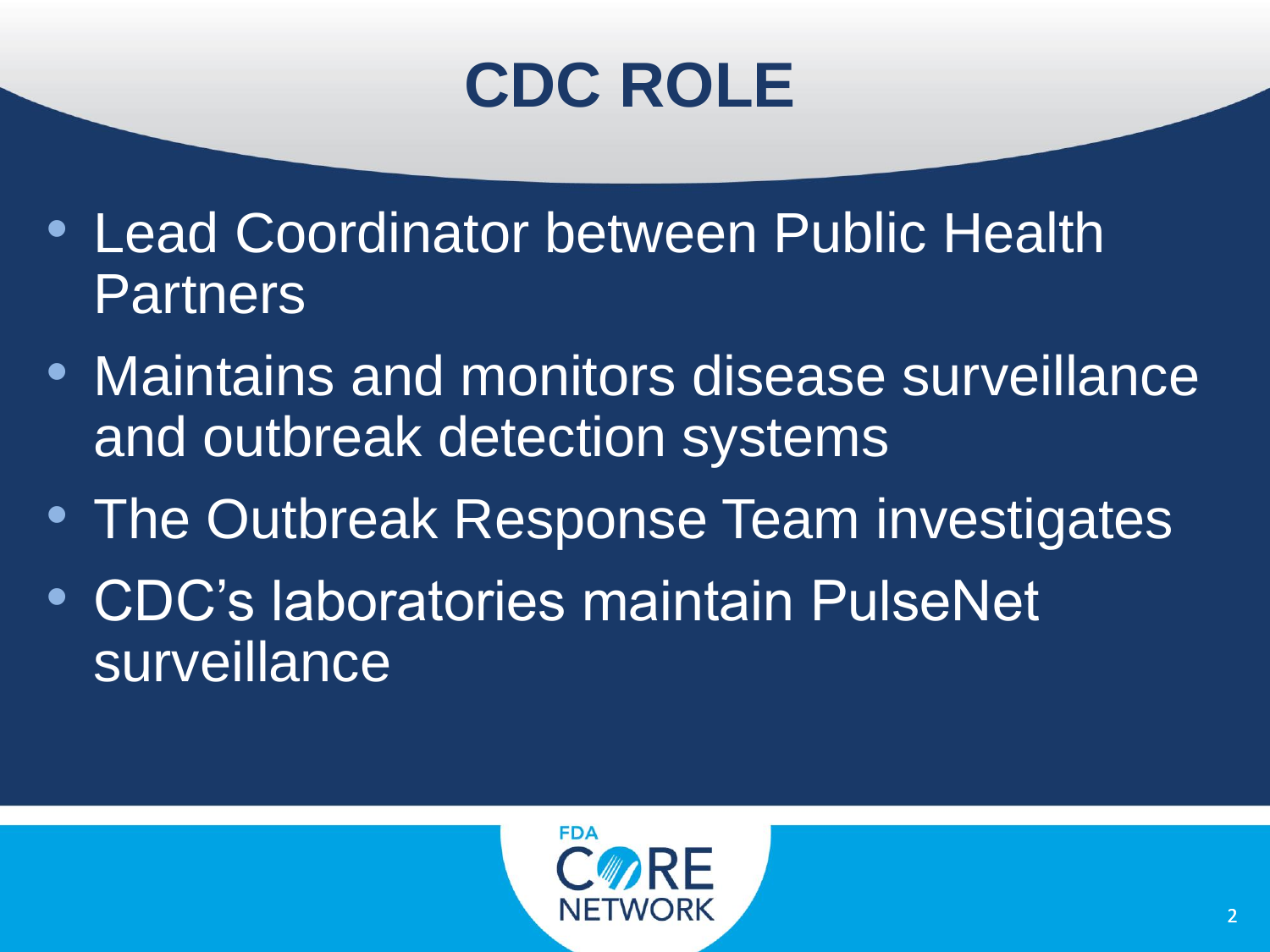### **CORE Role**

- Coordinate FDA resources to:
	- **Find**
	- **Stop**
	- **Prevent recurrence**

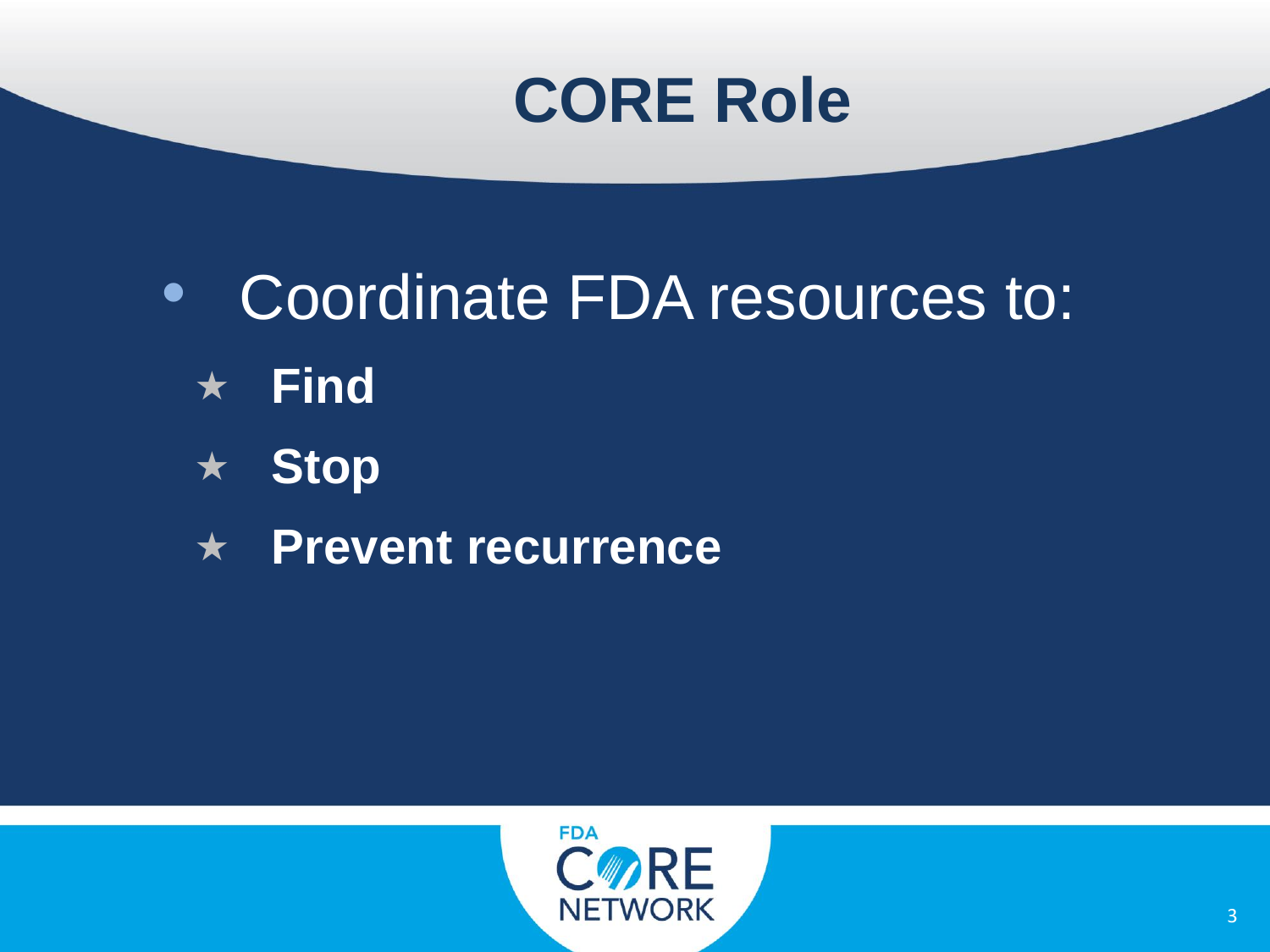# **CORE Signals Find the Outbreak**

- Involved very early
- Looking at trends that implicate FDA regulated products
- Use many sources of information
- Triage and evaluate whether and when to turn the case over to Response

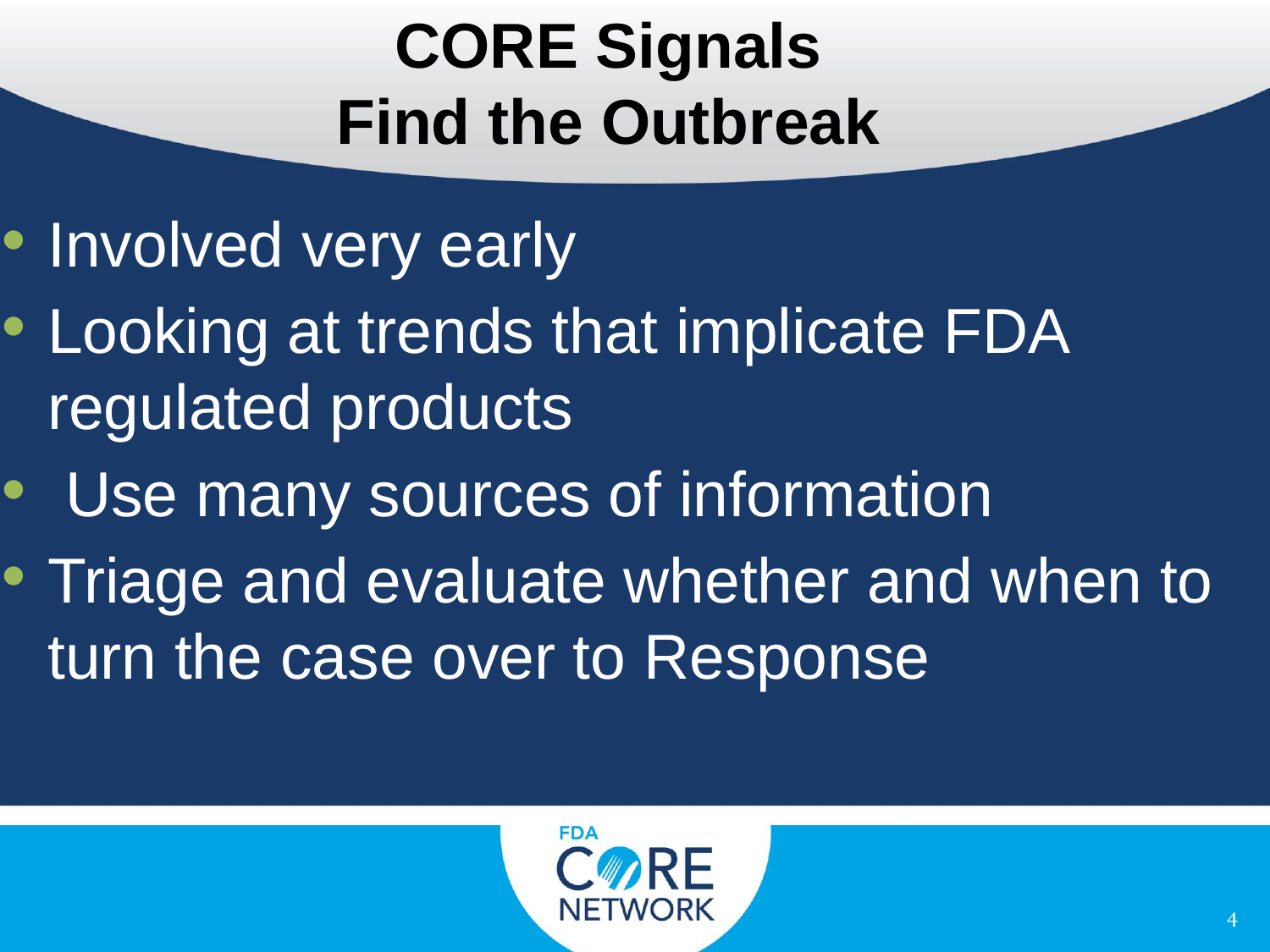# **CORE Response Stop the Outbreak**

- Coordinate further investigation
- Identify specific food
- Remove specific foods from the market
- Recommend and coordinate FDA actions
- Provide information to the public

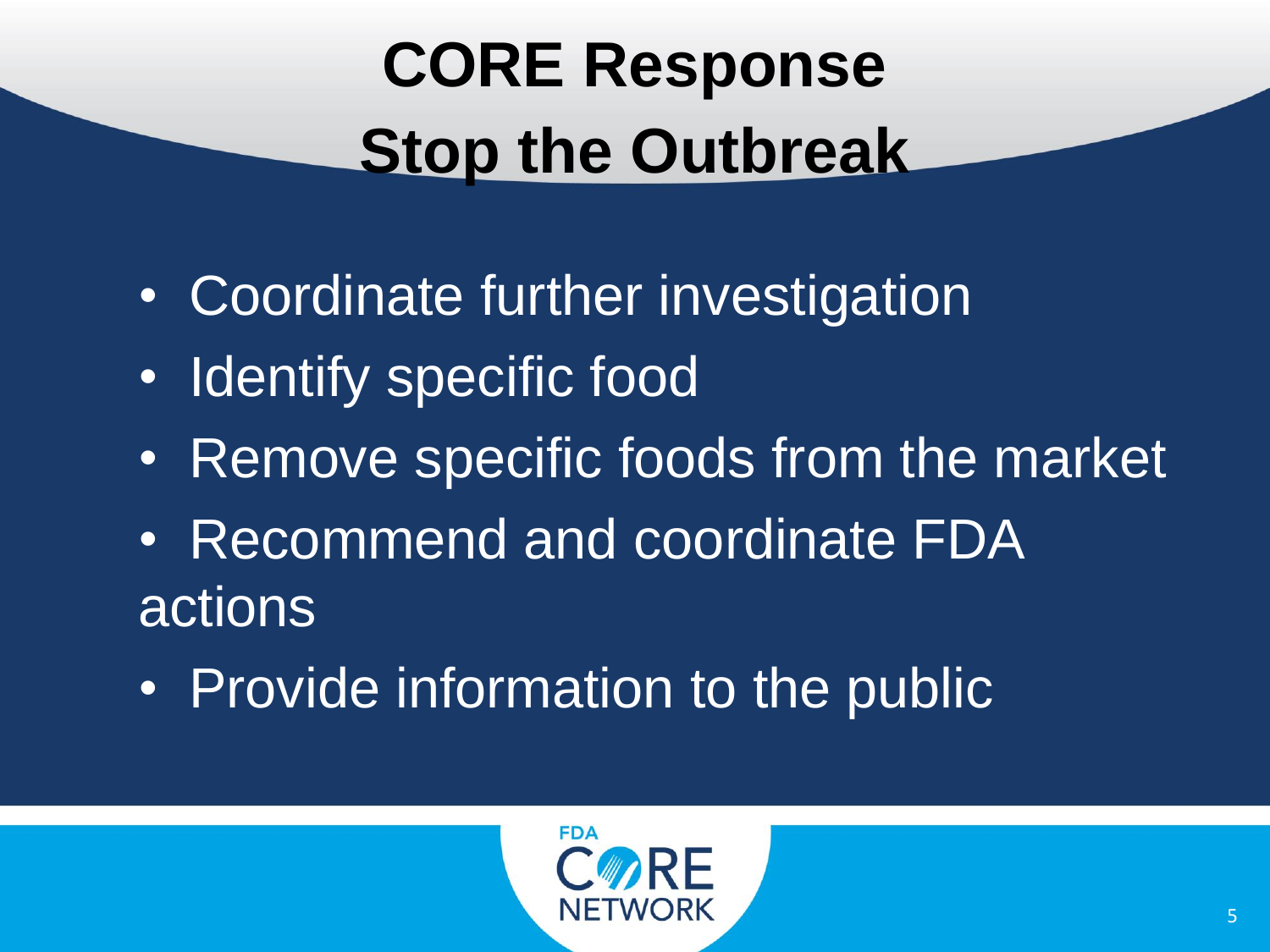### **CORE Post Response Prevent Recurrence**

- Learn from outbreaks
- Use lessons learned
- Apply to:
	- ★ Preventive Controls and Food Safety
	- Process Improvement
	- $\star$  Research Opportunities
	- ★ Education, Training and Outreach

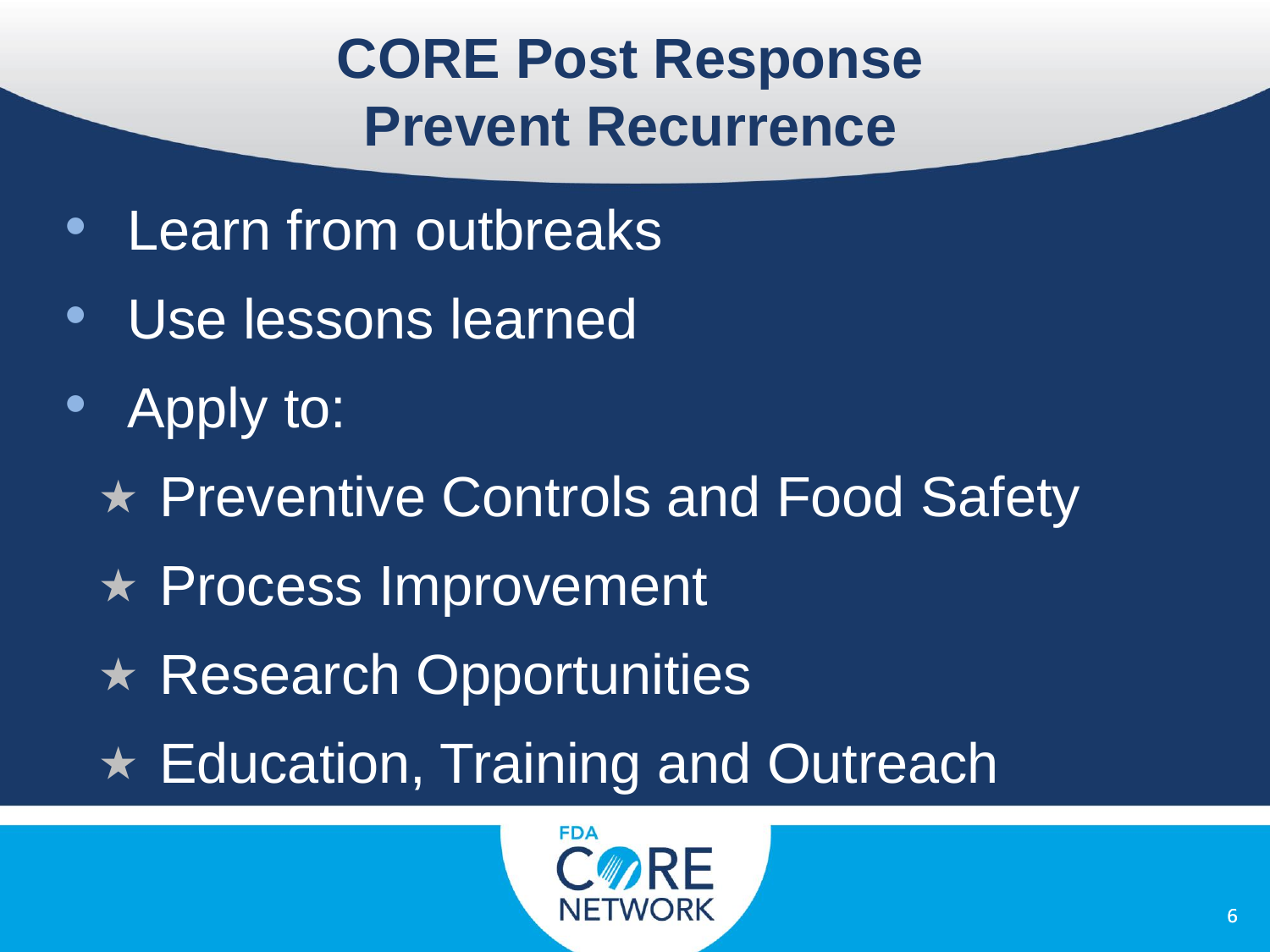#### **Examples of How Roles Play Out**

• Chipotle Mexican Grill Related Outbreaks Two separate incidents of *E. coli* 026 January 27, 2016, 55 people infected **★Eleven states; majority from WA and OR** ★ Of the 54 people interviewed, 47 ate at **Chipotles** 

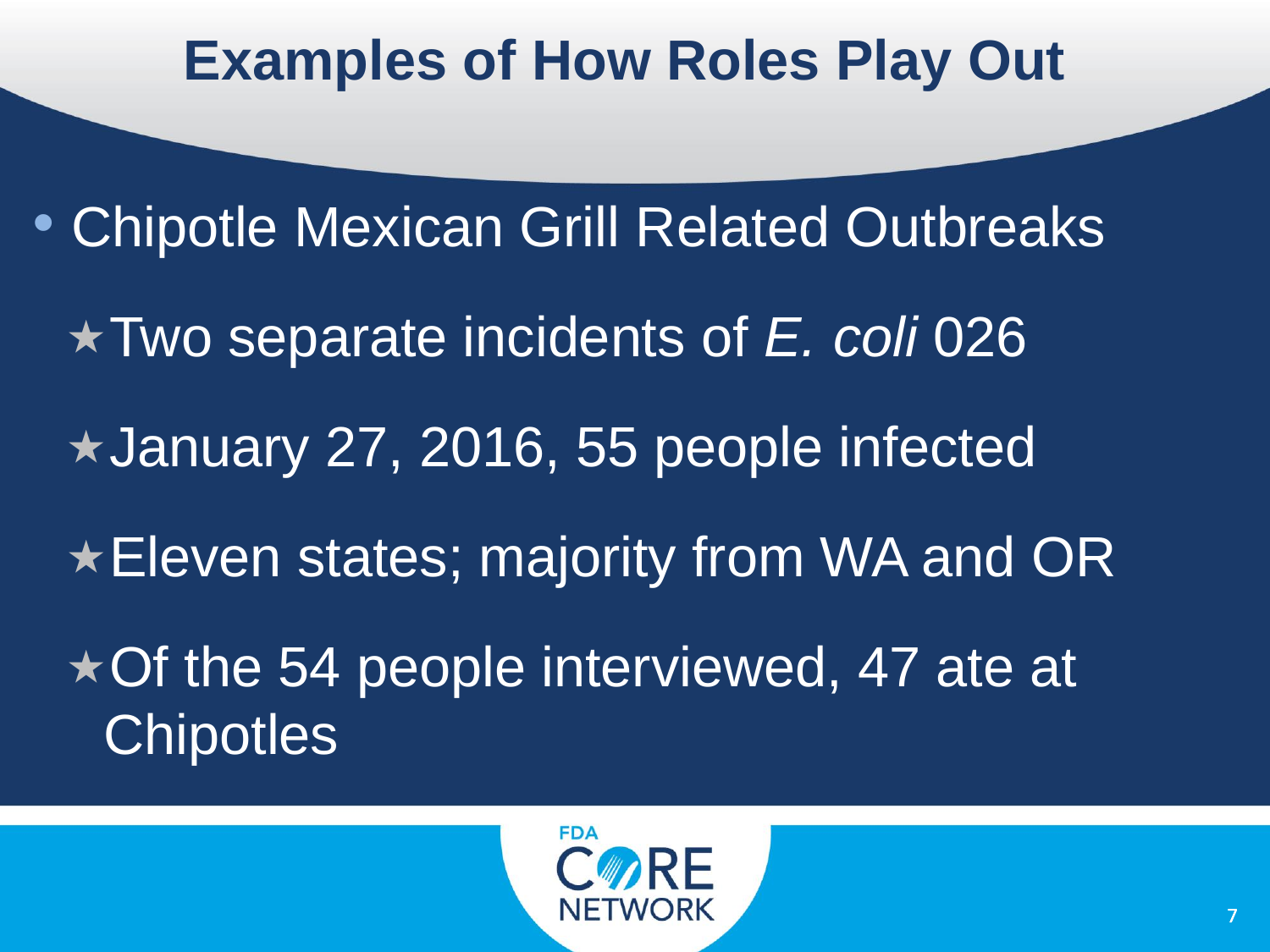#### **Examples of How Roles Play Out**

#### • Chipotle continued:

- **December 2015, 5 people infected**
- **Three states: Kansas, N. Dakota and Oklahoma**

#### **Five ill people interviewed and all 5 reported eating at Chipotle Mexican Grill restaurants**

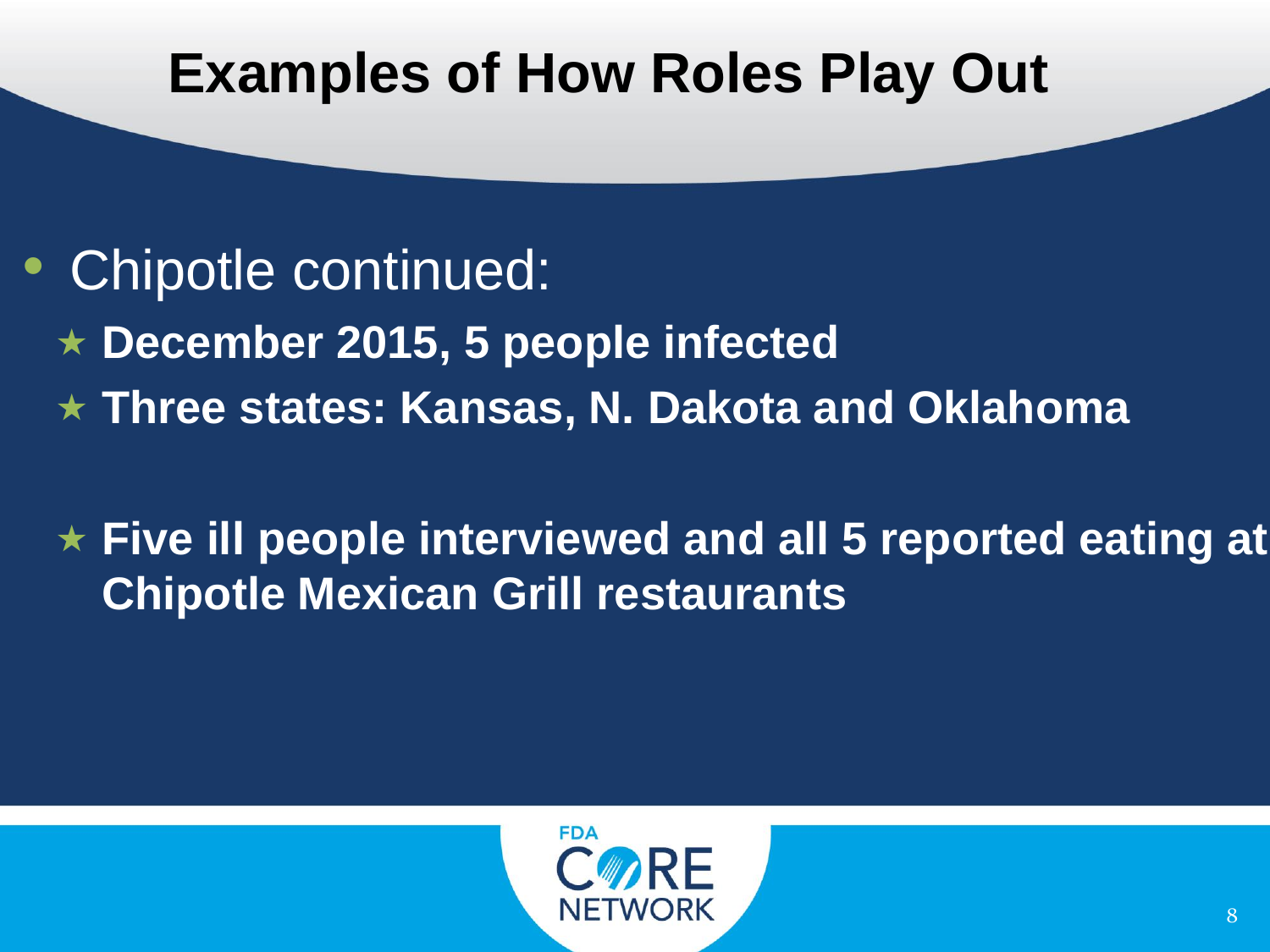### **Traceback**

- Starting at store or restaurant
- Work with CDC to identify clusters
- Traceback cluster criteria
- Local/State authorities work with Points of **Service**
- What needs to be collected